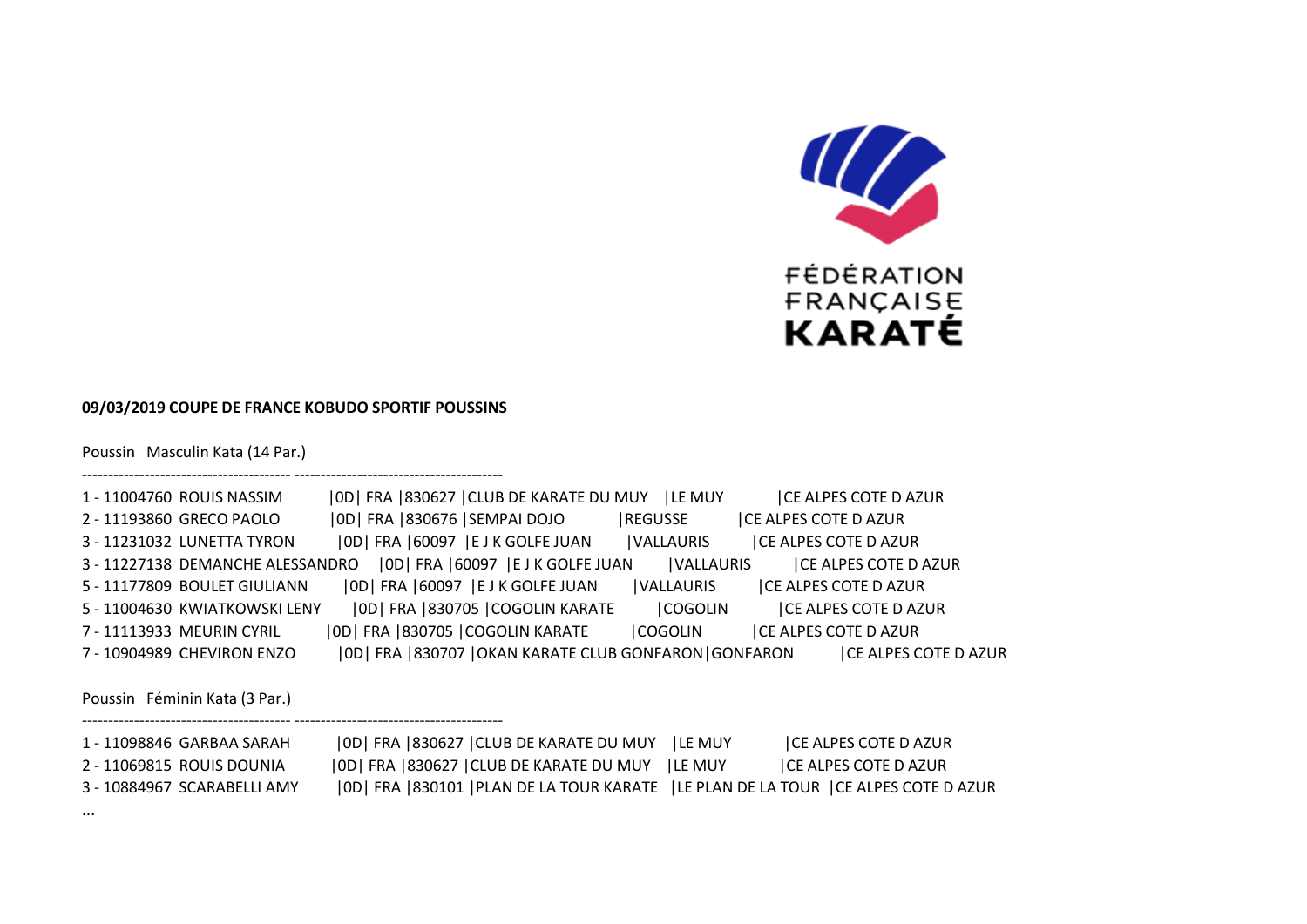---------------------------------------- ---------------------------------------- 1 - 11002500 ZEITOUN LOWAN |0D| FRA |830627 |CLUB DE KARATE DU MUY |LE MUY |CE ALPES COTE D AZUR 2 - 10681406 HADJAZI-LANGLOIS ILIAN |0D| FRA |830689 |EMIE ARTS MARTIAUX VAROIS|PUGET VILLE |CE ALPES COTE D AZUR 3 - 10720408 AYDIN MUSTAFA |0D| FRA |830627 |CLUB DE KARATE DU MUY |LE MUY |CE ALPES COTE D AZUR 3 - 11005843 TERNOIS MAXENCE |0D| FRA |830101 |PLAN DE LA TOUR KARATE |PLAN DE LA TOUR |CE ALPES COTE D AZUR 5 - 10902013 KELLER KUCHARSKI AXEL |0D| FRA |830705 |COGOLIN KARATE |COGOLIN |CE ALPES COTE D AZUR 5 - 10778600 DE CASTILHO SAID KYLIAN |0D| FRA |60097 |E J K GOLFE JUAN |VALLAURIS |CE ALPES COTE D AZUR

Benjamin Masculin Kata (12 Par.)

## **09/03/2019 COUPE DE FRANCE KOBUDO SPORTIF BENJAMINS**

| Pupille Féminin Kata (9 Par.) |  |                               |                                                                                         |  |  |  |
|-------------------------------|--|-------------------------------|-----------------------------------------------------------------------------------------|--|--|--|
|                               |  | 1 - 10688935 SCARABELLI LUNA  | 0D   FRA   830101   PLAN DE LA TOUR KARATE   LE PLAN DE LA TOUR   CE ALPES COTE D AZUR  |  |  |  |
|                               |  | 2 - 10814460 LECOUTRE CLARICE | OD   FRA   830707   OKAN KARATE CLUB GONFARON   BESSE SUR ISSOLE   CE ALPES COTE D AZUR |  |  |  |
|                               |  | 3 - 11109322 ROBERT CLEMENCE  | OD  FRA   60097   E J K GOLFE JUAN   VALLAURIS<br><b>CE ALPES COTE D AZUR</b>           |  |  |  |
|                               |  | 3 - 11109828 OURAGH MALAK     | OD   FRA   830627   CLUB DE KARATE DU MUY   LE MUY<br><b>CE ALPES COTE D AZUR</b>       |  |  |  |
|                               |  | 5 - 10805966 CHIARO MAELLE    | 0D   FRA   830707   OKAN KARATE CLUB GONFARON   PIGNANS<br><b>CE ALPES COTE D AZUR</b>  |  |  |  |
|                               |  | 5 - 10760242 MOGE CLOE        | OD   FRA   830101   PLAN DE LA TOUR KARATE   LE PLAN DE LA TOUR   CE ALPES COTE D AZUR  |  |  |  |

Pupille Masculin Kata (11 Par.)

... ...

...

---------------------------------------- ---------------------------------------- 1 - 11082781 CADORET LEANDRE |0D| FRA |830676 |SEMPAI DOJO |REGUSSE |CE ALPES COTE D AZUR 2 - 10904997 SCARFONE HUGO | OD| FRA |830707 | OKAN KARATE CLUB GONFARON | GONFARON | CE ALPES COTE D AZUR 3 - 11206362 BEN MABROUK RAYAN |0D| FRA |830705 |COGOLIN KARATE |COGOLIN |CE ALPES COTE D AZUR 3 - 11006559 DOLLET RAPHAEL | IOD| FRA | 830676 | SEMPAI DOJO | REGUSSE | CE ALPES COTE D AZUR 5 - 11227141 CULERIER MATHIS | OD | FRA | 60097 | E J K GOLFE JUAN | VALLAURIS | CE ALPES COTE D AZUR 5 - 11068660 BASTOS YOHANN | OD | FRA | 830689 | EMIE ARTS MARTIAUX VAROIS | CUERS | CE ALPES COTE D AZUR

## **09/03/2019 COUPE DE FRANCE KOBUDO SPORTIF PUPILLES**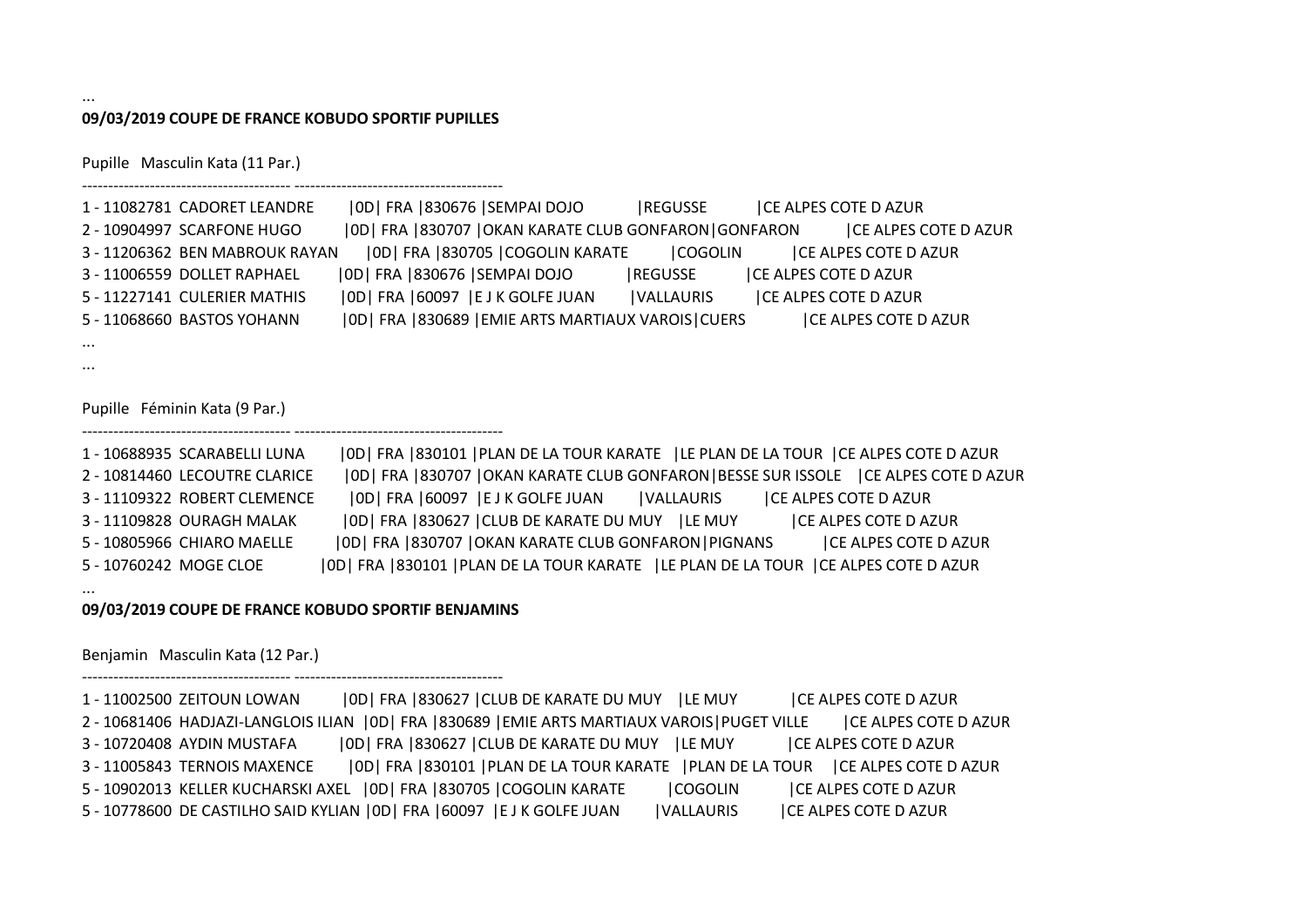7 - 10845661 MAZELLA ESTEBAN |0D| FRA |830101 |PLAN DE LA TOUR KARATE |LE PLAN DE LA TOUR |CE ALPES COTE D AZUR 7 - 11172601 JAOUEN KENANN |0D| FRA |830705 |COGOLIN KARATE |COGOLIN |CE ALPES COTE D AZUR

Benjamin Féminin Kata (6 Par.)

| 1 - 10734867 SCARFONE MORGANE | 0D   FRA   830707   OKAN KARATE CLUB GONFARON   GONFARON                                   |                               |                             | <b>CE ALPES COTE D AZUR</b> |
|-------------------------------|--------------------------------------------------------------------------------------------|-------------------------------|-----------------------------|-----------------------------|
| 2 - 10869824 LUNETTA WASSANA  | 0D   FRA   60097   E J K GOLFE JUAN                                                        | VALLAURIS CE ALPES COTE DAZUR |                             |                             |
| 3 - 10906247 PONTOUT MA+Ã LIE | 0D   FRA   830707   OKAN KARATE CLUB GONFARON   FLASSANS SUR ISSOLE   CE ALPES COTE D AZUR |                               |                             |                             |
| 3 - 10906205 GUERIDON MA+ÃLY  | OD   FRA   830707   OKAN KARATE CLUB GONFARON   GONFARON                                   |                               |                             | <b>CE ALPES COTE D AZUR</b> |
| 5 - 11206365 DAMBRY OLIVIA    | OD   FRA   830705   COGOLIN KARATE   COGOLIN                                               |                               | <b>CE ALPES COTE D AZUR</b> |                             |
| 5 - 10988816 MORAN CASSIE     | OD   FRA   830627   CLUB DE KARATE DU MUY   LA MOTTE                                       |                               |                             | <b>CE ALPES COTE D AZUR</b> |

... ...

09/03/2019 COUPE DE FRANCE KOBUDO SPORTIF MINIMES

---------------------------------------- ----------------------------------------

---------------------------------------- ----------------------------------------

---------------------------------------- ----------------------------------------

Minime Masculin Kata (3 Par.)

1 - 10717486 GERARD--VIAN MATHIEU |0D| FRA |60097 |E J K GOLFE JUAN |VALLAURIS |CE ALPES COTE D AZUR 2 - 10470589 YESSAD RAYAN | OD | FRA | 830705 | COGOLIN KARATE | COGOLIN | CE ALPES COTE D AZUR 3 - 11082776 CADORET EDEN | OD | FRA | 830676 | SEMPAI DOJO | REGUSSE | CE ALPES COTE D AZUR

... ...

...

...

...

Minime Féminin Kata (5 Par.)

|                         | 1 - 11117252 EL HADDAD SELMA   | OD   FRA   830627   CLUB DE KARATE DU MUY   LE MUY | <b>CE ALPES COTE D AZUR</b>                                                            |
|-------------------------|--------------------------------|----------------------------------------------------|----------------------------------------------------------------------------------------|
|                         | 2 - 11170588 EL HADDAD MAISSA  | OD   FRA   830627   CLUB DE KARATE DU MUY   LE MUY | <b>CE ALPES COTE D AZUR</b>                                                            |
|                         | 3 - 10902322 ESCRIHUELA LOUANE |                                                    | 0D   FRA   830101   PLAN DE LA TOUR KARATE   LE PLAN DE LA TOUR   CE ALPES COTE D AZUR |
| 3 - 10456610 LAFET INES |                                |                                                    | 0D   FRA   830101   PLAN DE LA TOUR KARATE   LE PLAN DE LA TOUR   CE ALPES COTE DAZUR  |
|                         | 5 - 11098851 GARBAA SHEIMA     | [OD] FRA   830627   CLUB DE KARATE DU MUY   LE MUY | CE ALPES COTE D AZUR                                                                   |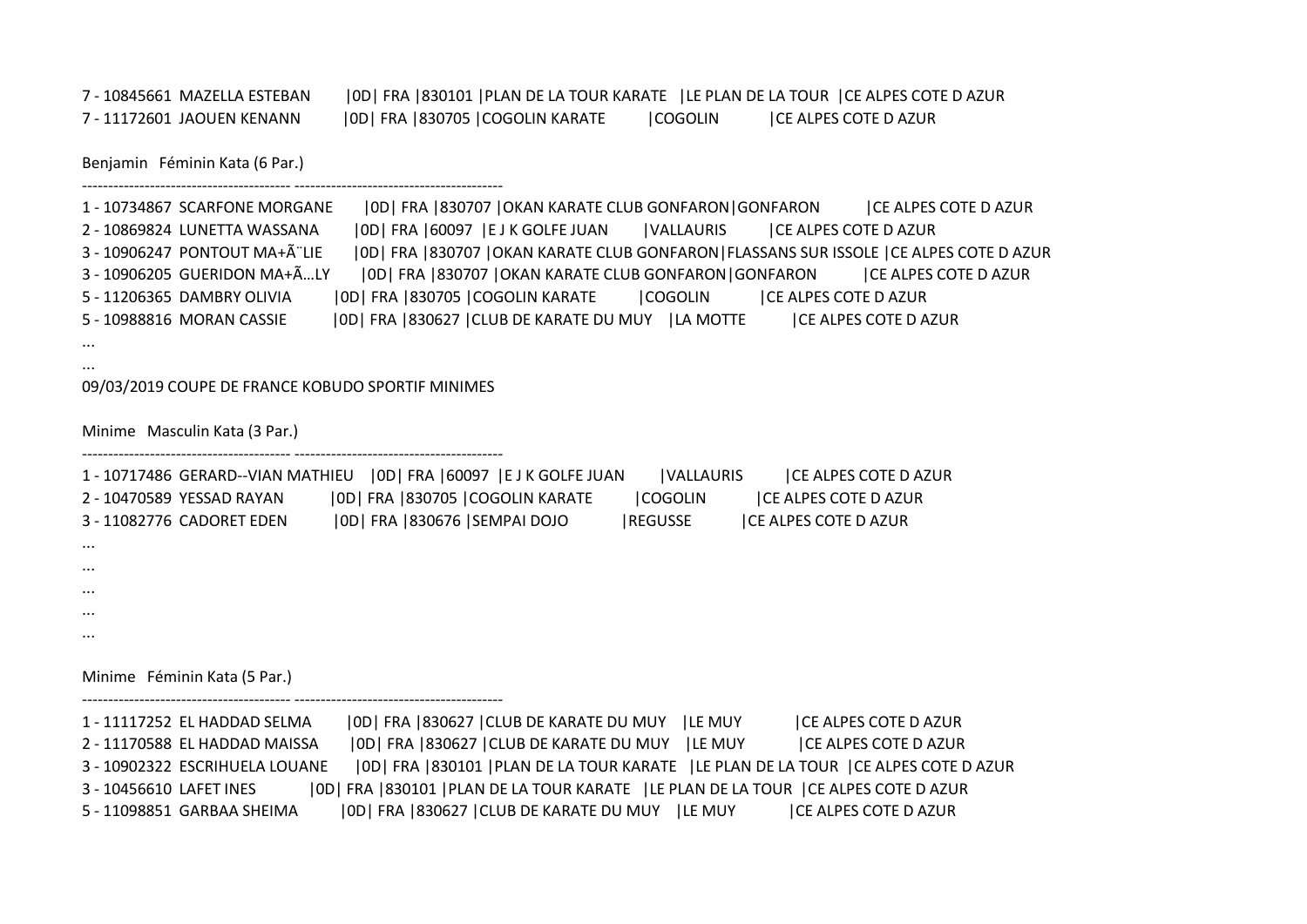09/03/2019 COUPE DE FRANCE KOBUDO SPORTIF CADETS

---------------------------------------- ----------------------------------------

Cadet Masculin Kata (6 Par.)

| 1 - 11017351 GARBAA MOHAMED | OD   FRA   830627   CLUB DE KARATE DU MUY   LE MUY<br><b>CE ALPES COTE D AZUR</b>       |
|-----------------------------|-----------------------------------------------------------------------------------------|
| 2 - 10726327 DUSSOL ETHAN   | 0D   FRA   830707   OKAN KARATE CLUB GONFARON   GONFARON<br><b>CE ALPES COTE D AZUR</b> |
| 3 - 11004747 CODINA LENNY   | 0D   FRA   830627   CLUB DE KARATE DU MUY   LE MUY<br><b>CE ALPES COTE D AZUR</b>       |
| 3 - 11167002 CHAIX DAMIAN   | 0D   FRA   830689   EMIE ARTS MARTIAUX VAROIS   CUERS<br><b>CE ALPES COTE D AZUR</b>    |
| 5 - 11193855 GRECO ENZO     | 0D   FRA   830676   SEMPAI DOJO<br><b>REGUSSE</b><br><b>CE ALPES COTE D AZUR</b>        |
| 5 - 11181984 GOMES MATHEO   | 0D   FRA   830707   OKAN KARATE CLUB GONFARON   GONFARON<br><b>CE ALPES COTE D AZUR</b> |
| $\cdots$                    |                                                                                         |

...

Cadet Féminin Kata (3 Par.)

1 - 10699983 HADJAZI-LANGLOIS MARINA |0D| FRA |830689 |EMIE ARTS MARTIAUX VAROIS|PUGET VILLE |CE ALPES COTE D AZUR 2 - 10327688 MESBAH SAFA | 0D | FRA | 830676 | SEMPAI DOJO | SALERNES | CE ALPES COTE D AZUR

3 - 10413962 FERREZ EMMA | OD | FRA | 830707 | OKAN KARATE CLUB GONFARON | GONFARON | CE ALPES COTE D AZUR

...

...

09/03/2019 COUPE DE FRANCE KOBUDO SPORTIF JUNIORS

---------------------------------------- ----------------------------------------

Junior Masculin Kata (3 Par.)

---------------------------------------- ---------------------------------------- 1 - 10210500 VISCIONE FABIO |0D| FRA |830082 |KARATE CLUB CABASSOIS |TOULON |CE ALPES COTE D AZUR 2 - 10483706 ARNOULT ROMEO | OD | FRA | 830689 | EMIE ARTS MARTIAUX VAROIS | CUERS | CE ALPES COTE D AZUR 3 - 11139429 ROCHE LOIC | 0D| FRA |830689 | EMIE ARTS MARTIAUX VAROIS | CUERS | CE ALPES COTE D AZUR

|  |  | 09/03/2019 COUPE DE FRANCE KOBUDO SPORTIF SENIORS |  |
|--|--|---------------------------------------------------|--|

---------------------------------------- ----------------------------------------

Senior Masculin Kata (9 Par.)

1 - 9345386 CREMIEUX PASCAL |0D| FRA |830689 |EMIE ARTS MARTIAUX VAROIS|CUERS |CE ALPES COTE D AZUR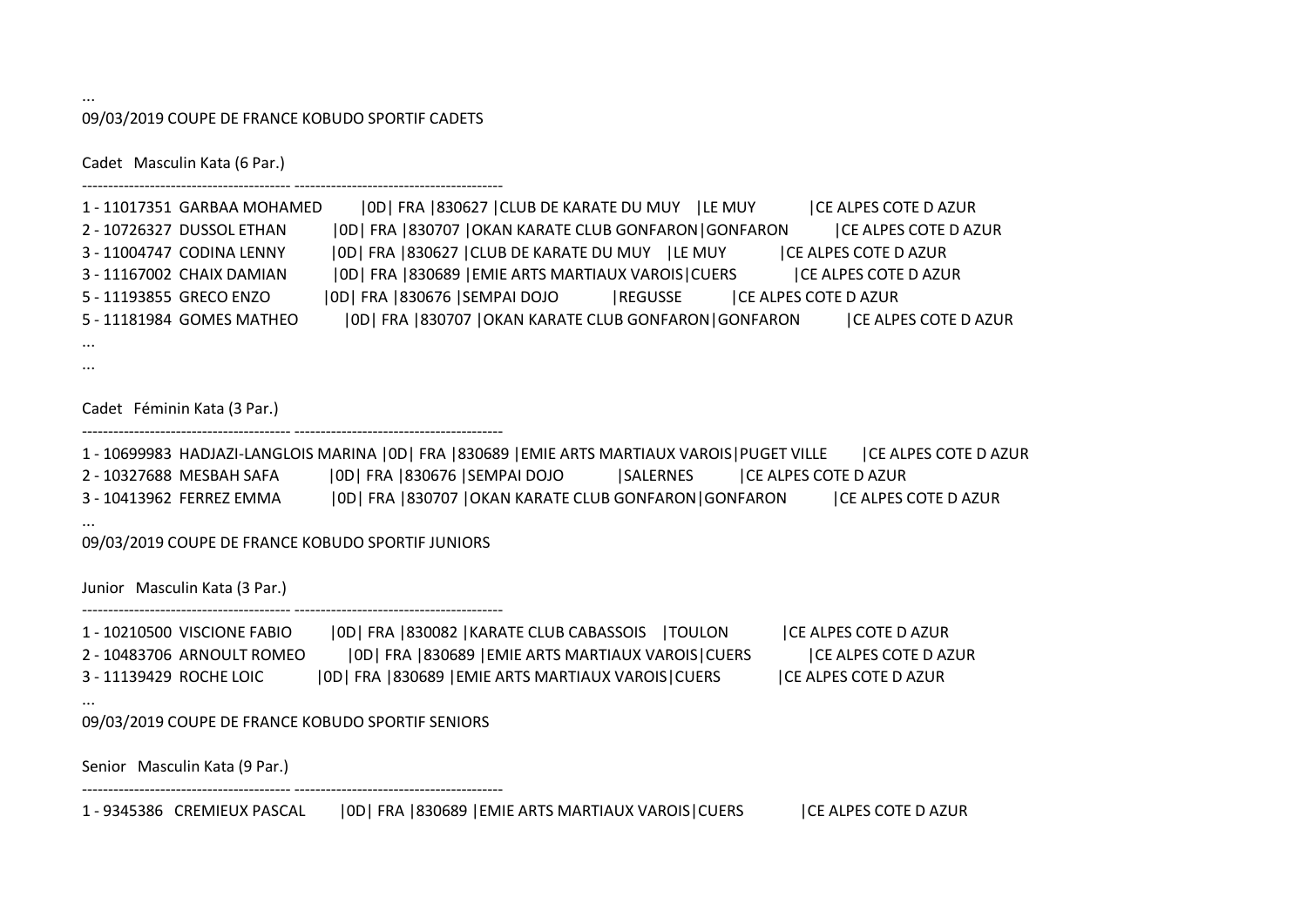2 - 10299198 CHASSEREAU DENIS MARC |0D| FRA |830689 |EMIE ARTS MARTIAUX VAROIS|PIERREFEU DU VAR |CE ALPES COTE D AZUR 3 - 11023497 MATCHICHE DIDIER |0D| FRA |830689 |EMIE ARTS MARTIAUX VAROIS|CUERS |CE ALPES COTE D AZUR 3 - 10419127 AYDIN ALPEREN |0D| FRA |830627 |CLUB DE KARATE DU MUY |LE MUY |CE ALPES COTE D AZUR 5 - 11072154 LOSEN ALEXANDRE |0D| FRA |60097 |E J K GOLFE JUAN |VALLAURIS |CE ALPES COTE D AZUR 5 - 10371549 HEYNRAET MAXIME | OD | FRA | 60097 | E J K GOLFE JUAN | VALLAURIS | CE ALPES COTE D AZUR

...

...

Senior Féminin Kata (2 Par.)

1 - 11193846 CADORET EDWIGE |0D| FRA |830676 |SEMPAI DOJO |REGUSSE |CE ALPES COTE D AZUR 2 - 11136881 MORAN JEANNINE | OD | FRA | 830627 | CLUB DE KARATE DU MUY | LA MOTTE | CE ALPES COTE D AZUR

...

09/03/2019 COUPE DE FRANCE KOBUDO SPORTIF VETERANS 1

---------------------------------------- ----------------------------------------

---------------------------------------- ----------------------------------------

Vitirans 1 Masculin Kata (5 Par.)

| 1 - 10283103 CARRADE FABRICE    | 0D   FRA   830689   EMIE ARTS MARTIAUX VAROIS   SOLLIES PONT | <b>CE ALPES COTE D AZUR</b> |
|---------------------------------|--------------------------------------------------------------|-----------------------------|
| 2 - 11139431 HUBERT GWENAEL     | 0D   FRA   830689   EMIE ARTS MARTIAUX VAROIS   SOLLIES PONT | <b>CE ALPES COTE D AZUR</b> |
| 3 - 9378538 LEPRETRE JIMMY      | [OD] FRA [20024   SONS AMARTIAUX YOSEIKAN B    .             |                             |
| 3 - 11000975 SCARFONE ERIC      | 0D   FRA   830707   OKAN KARATE CLUB GONFARON   GONFARON     | <b>CE ALPES COTE D AZUR</b> |
| 5 - 11165603 BARTHELEMY FLORENT | 0D   FRA   830707   OKAN KARATE CLUB GONFARON   GONFARON     | <b>CE ALPES COTE D AZUR</b> |
| $\cdots$                        |                                                              |                             |
|                                 |                                                              |                             |

...

Vitirans 1 Féminin Kata (4 Par.)

- 9048445 FERREIRA DA ROCHA CHARLENE|1D| FRA |60097 |E J K GOLFE JUAN |VALLAURIS |CE ALPES COTE D AZUR 2 - 9622131 CROMHOUT EMMANUELLE |1D| FRA |60097 |E J K GOLFE JUAN |VALLAURIS |CE ALPES COTE D AZUR 3 - 826282 GERARDIN CYNTHIA | 3D | FRA | 60097 | E J K GOLFE JUAN | VALLAURIS | CE ALPES COTE D AZUR 3 - 10703637 FORTIER CHRYSTELLE |0D| FRA |830707 |OKAN KARATE CLUB GONFARON|GONFARON |CE ALPES COTE D AZUR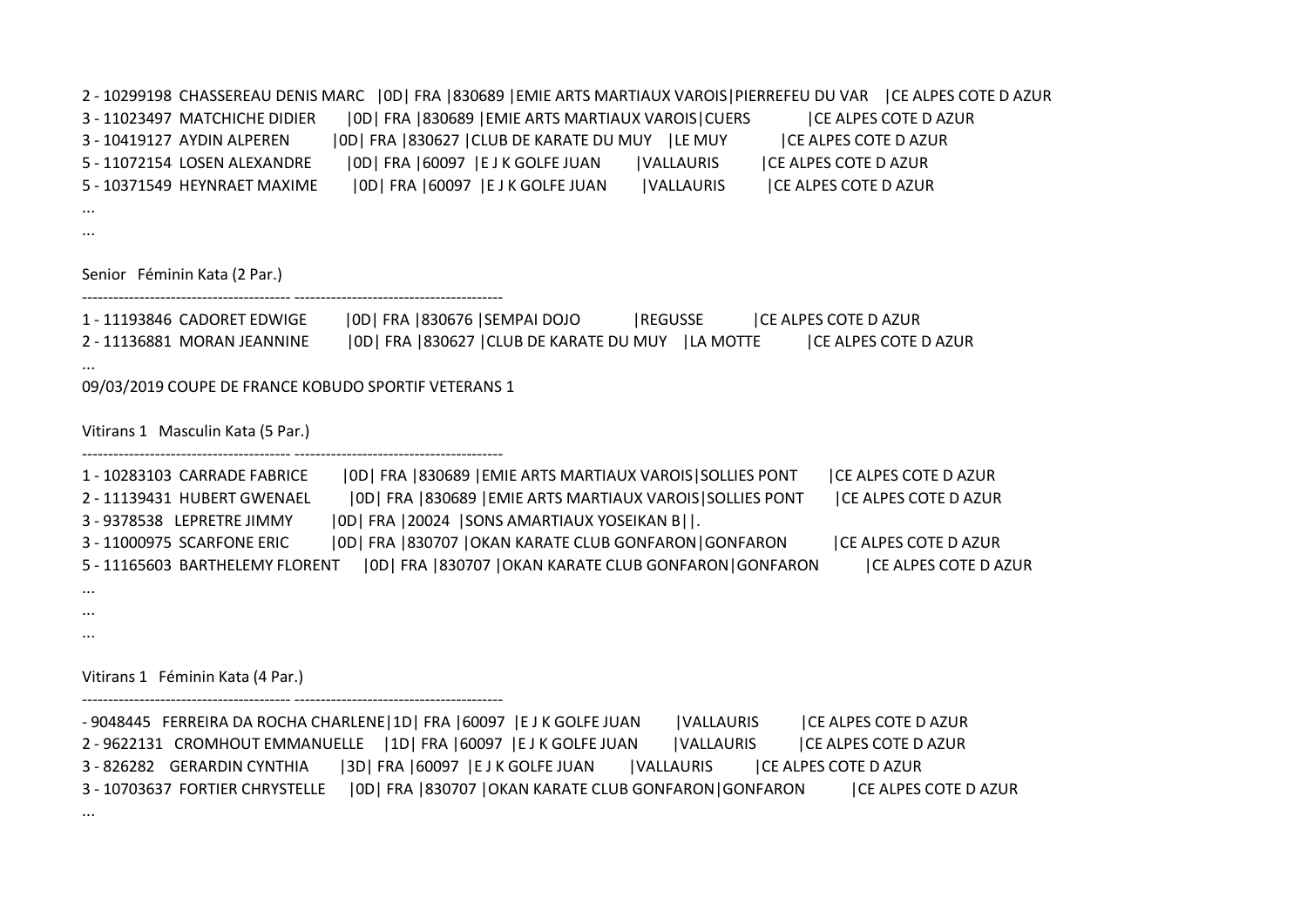## 09/03/2019 COUPE DE FRANCE KOBUDO SPORTIF VETERANS 2

Vitirans 2 Masculin Kata (11 Par.)

---------------------------------------- ---------------------------------------- 1 - 10651249 MAS LAURENT |0D| FRA |830689 |EMIE ARTS MARTIAUX VAROIS|CUERS |CE ALPES COTE D AZUR 2 - 9116345 VIDAL LAURENT |0D| FRA |830707 |OKAN KARATE CLUB GONFARON|GONFARON |CE ALPES COTE D AZUR 3 - 1321234 DOLMADJIAN FABRICE |1D| FRA |910715 |ACADEMIE MAITRISE COMBAT |BONDOUFTE |CE ALPES COTE D AZUR 3 - 10531243 BOUCHAREB SARIAK |0D| FRA |830022 |EJK GOLFE JUAN |GOLFE JUAN |CE ALPES COTE D AZUR 5 - 1423456 RECHOU FREDERIC |1D| FRA |910715 |ACADEMIE MAITRISE COMBAT |BONDOUFTE |CE ALPES COTE D AZUR 5 - 109432 ARMEN THIERRY | 1D | FRA | 830101 | EJK GOLFE JUAN | GOLFE JUAN | CE ALPES COTE D AZUR ... ... Vitirans 2 Féminin Kata (2 Par.) ---------------------------------------- ---------------------------------------- 1 - 12341310 VILERME ELISE |0D| FRA |910715 |ACADEMIE MAITRISE COMBAT |BONDOUFTE |CE ALPES COTE D AZUR 2 - 11103399 DUSSOL PATRICIA | OD | FRA | 830707 | OKAN KARATE CLUB GONFARON | GONFARON | CE ALPES COTE D AZUR ... 09/03/2019 COUPE DE FRANCE KOBUDO SPORTIF VETERANS 3 Vitirans 3 Masculin Kata (3 Par.) ---------------------------------------- ---------------------------------------- 1 - 9557588 GUILLOT PASCAL |4D| FRA |830676 |SEMPAI DOJO |REGUSSE |CE ALPES COTE D AZUR 2 - 1416350 MALIH GEORGES | 1D | FRA | 60097 | E J K GOLFE JUAN | VALLAURIS | CE ALPES COTE D AZUR 3 - 1471050 GANTIER FREDERIC | 1D | FRA | 60097 | E J K GOLFE JUAN | VALLAURIS | CE ALPES COTE D AZUR ... 09/03/2019 COUPE DE FRANCE KOBUDO OPEN Senior Masculin Kata (21 Par.) ---------------------------------------- ----------------------------------------

1 - 10299198 CHASSEREAU DENIS MARC |1D| FRA |830689 |EMIE ARTS MARTIAUX VAROIS|SOLLIES PONT |CE ALPES COTE D AZUR 2 - 9345386 CREMIEUX PASCAL |4D| FRA |830689 |EMIE ARTS MARTIAUX VAROIS|SOLLIES PONT |CE ALPES COTE D AZUR 3 - 10371549 HEYNRAET MAXIME |2D| FRA |60097 |E J K GOLFE JUAN |VALLAURIS |CE ALPES COTE D AZUR